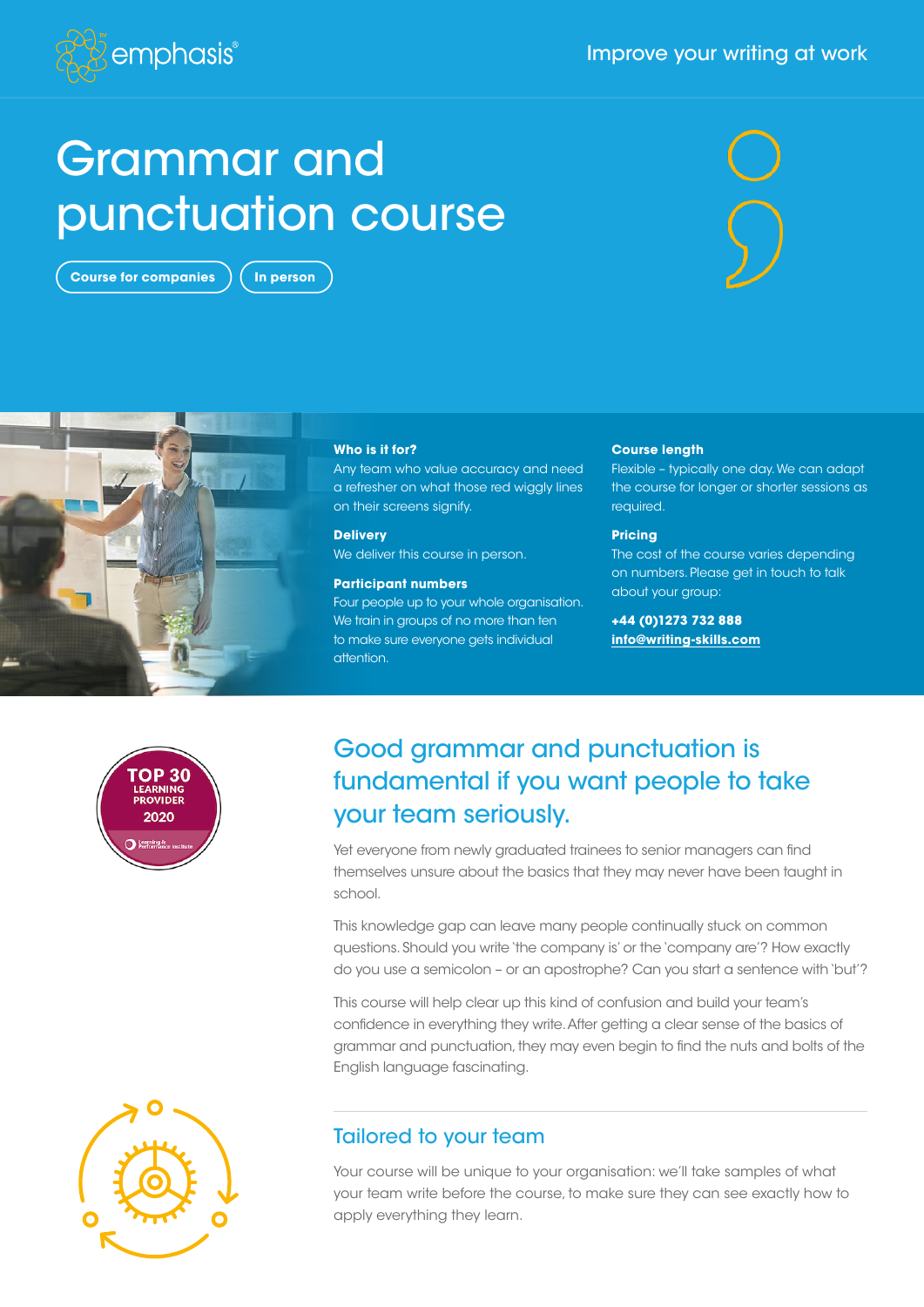

'We chose Emphasis because they really "got it"– they really understood exactly what we needed and what our issues were.'

Mary Jean Pritchard,

#### Venue

Our trainers are based in the UK, the US and Europe, but we train globally. Wherever you are in the world, we can come to you to run the course. We can also train remotely.

### Why it works

- G Pre-course writing analysis identifies the areas each learner needs to work on.
- G Small-group training ensures each delegate gets individual attention.
- G Targeted exercises and discussion keep learners engaged and mean they immediately practise applying the techniques.
- $\odot$  One-to-one coaching shows delegates where to focus and how to quickly put the right techniques into practice to create rapid improvements.
- G Each delegate receives one year's access to our business-writing helpdesk to support them as they take what they've learned into their roles.

## Learning objectives

On this course, your team will learn how to:

- $\odot$  clear up common confusion
- $\odot$  use punctuation correctly
- $\odot$  use the right style for different documents
- $\odot$  explain some useful grammar terms
- G avoid obeying common grammar and punctuation myths
- $\odot$  challenge entrenched opinions
- $\odot$  write more confidently and clearly.

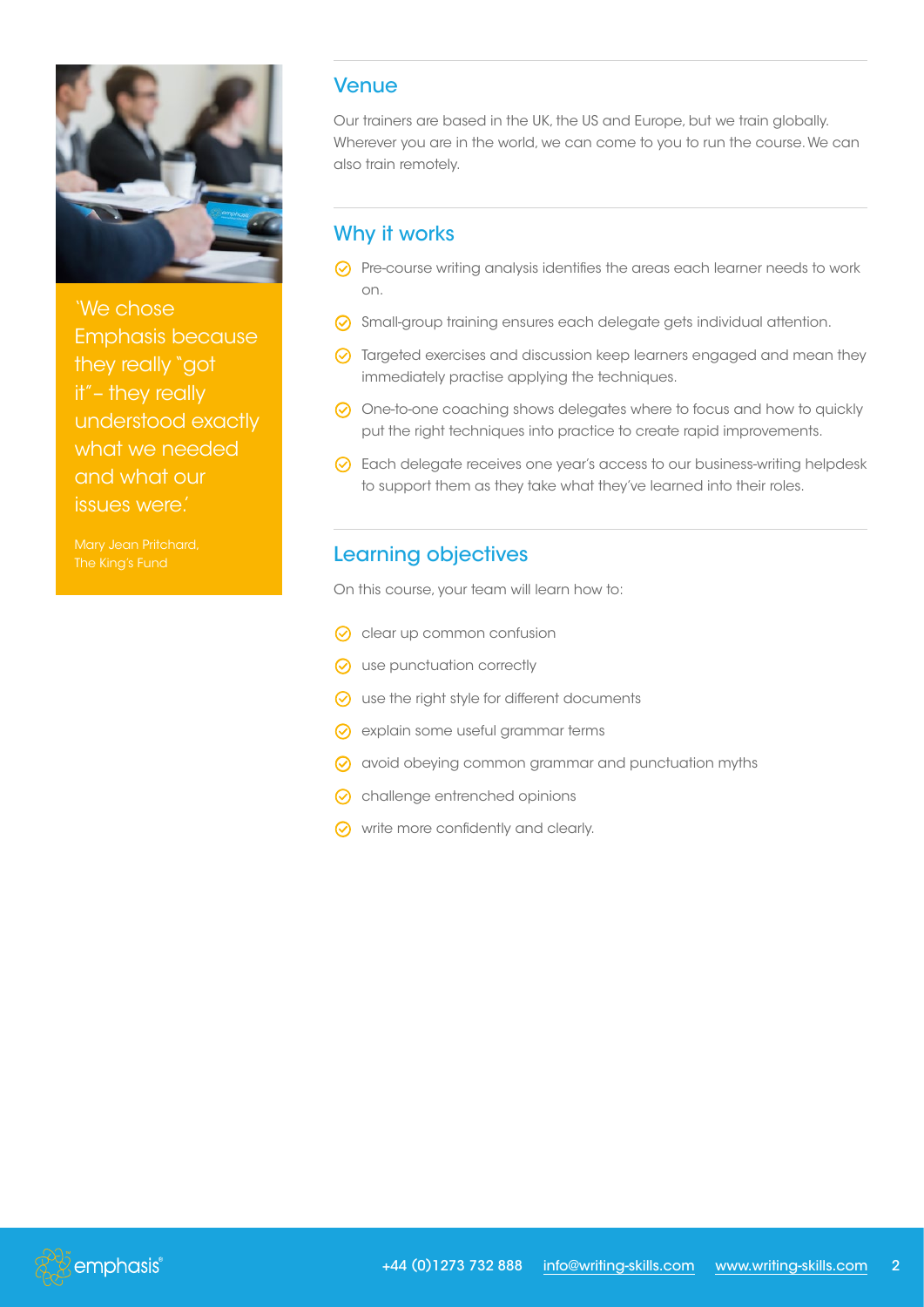

## Individual analysis and coaching

Every delegate will have their own unique combination of strengths, weaknesses and blindspots when it comes to their writing. That's why our unique individual writing analysis is such a pivotal part of all our training. It's the final puzzle piece that turns useful techniques into relevant practices that can change how well each person communicates in writing.

Before the live training, we'll request a sample of writing from each participant. The expert trainer will analyse each person's sample and we'll produce a graph of their results.



Gap analysis: every participant receives targeted feedback

During the course, each participant will have a one-on-one with their trainer, who'll talk them through their results and answer any questions. The trainer will explain the areas they should focus on and exactly how to put their new skills into practice to make rapid improvements.



### A blended approach for lasting learning

Your team will learn a lot on this intensive course. But changing writing habits takes time and practice. So you have the option of combining this training with other elements for even better results and lasting change.

You could choose to run a coaching clinic: a follow-up day of individual coaching sessions that can identify and target any ongoing problem areas. Or you can complement the training with targeted seminars, bespoke webinars or online learning.

Contact us to discuss the best blended programme for your team.

#### Trusted by over 6,000 organisations worldwide, including:



Deloitte.